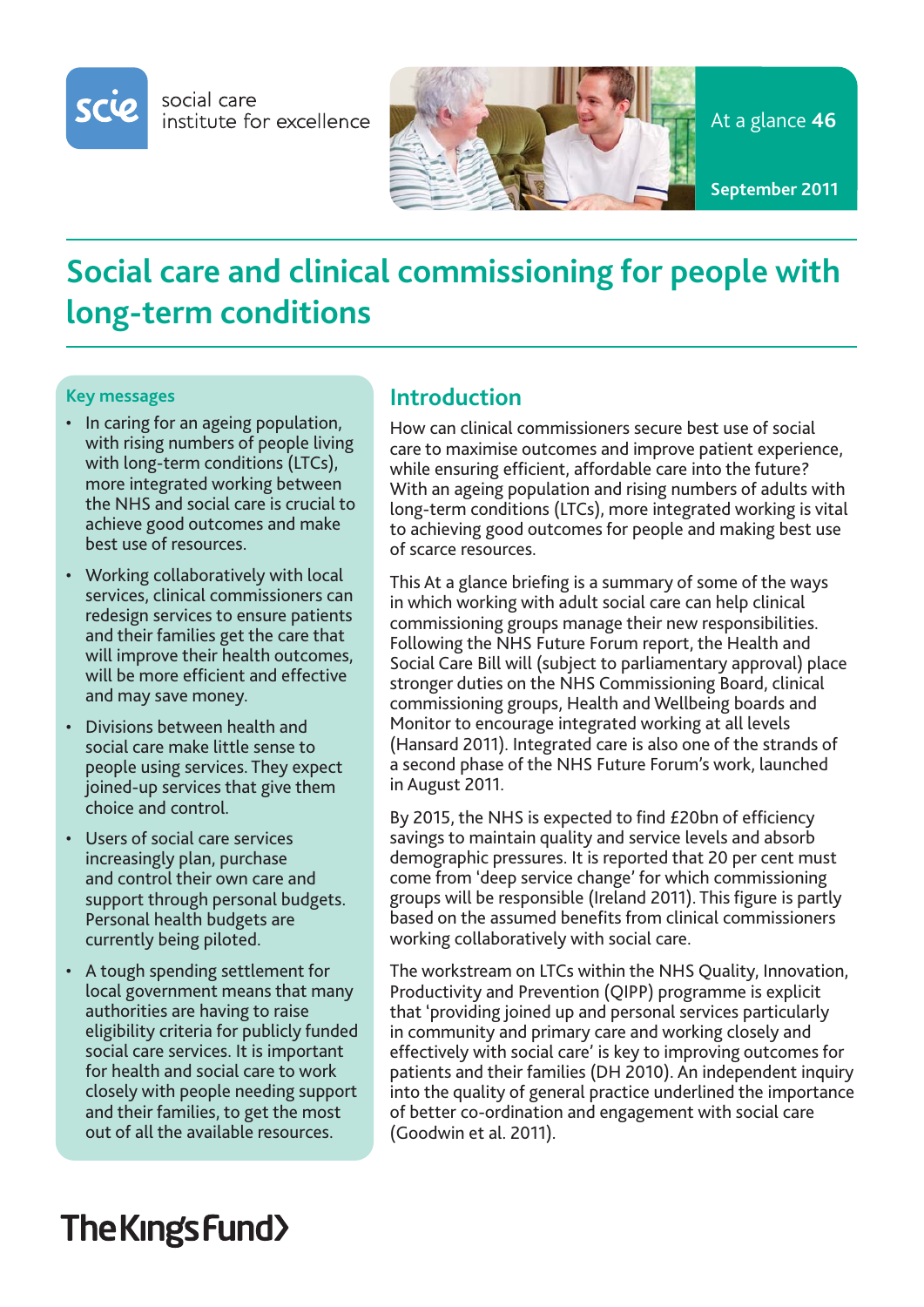# **Long-term conditions**

There are around 15 million people in England with at least one LTC. Their treatment makes up 50 per cent of GP appointments and 70 per cent of the primary and acute care budget in England. GPs, not hospitals, deal with the majority of LTCs, and in future, will have to manage the growing demand arising from the ageing population. LTCs increase with age, with the Department of Health (DH) predicting a 252 per cent increase in people aged over 65 with one or more conditions by 2050. It is here that social care can help most in the ongoing support of people with LTCs affecting their physical, mental and psychological health.

# **How social care works**

Social care covers a range of services and support designed to help people maintain their health and wellbeing. The use of social care by people with LTCs varies widely by diagnosis: people with mental health problems, falls and injury, stroke symptoms, diabetes and asthma tend to use more social care services, while those with cancer appear to use less (Humphries 2011). Adult social care services include the commissioning and provision of home care, meals, equipment and adaptations, day services, residential and nursing home care. It also includes the mechanisms for delivering these services, such as individual and carer assessments, personal budgets and direct payments, and adult protection procedures (Law Commission 2011).

**'**Adult social care services include the commissioning and provision of home care, meals, equipment and adaptations, day services, residential and nursing home care.**'**

**'**Personalisation involves putting the individual at the centre of the process of identifying their needs, and helping them make choices about how they are supported to live their lives.**'**

### **Personalisation**

In recent years, social care policy and delivery has focused on personalisation, emphasising greater choice and control for people who use services and carers over the services and support that are provided. This policy involves putting the individual at the centre of the process of identifying their needs, and helping them make choices about how they are supported to live their lives (TLAP 2010). Personal budgets offer people who use services flexibility in identifying outcomes and purchasing their own care and support. In March 2011, ADASS reported there were around 338,000 personal budget holders across the country, twice the total of the previous year and representing one third of eligible people (ADASS 2011).

A **personal budget** is a clear allocation of funding which service users and carers are able to control. They can use the budget to buy support which meets their outcomes. These are agreed as part of an assessment and self-directed support planning process. Personal budgets can be taken as direct cash payments.

Personal health budgets (PHBs) for people with LTCs are now being piloted across 61 sites in England. Evidence from countries that have introduced PHBs suggests they can be a powerful tool in improving patient satisfaction and helping to increase available treatment choices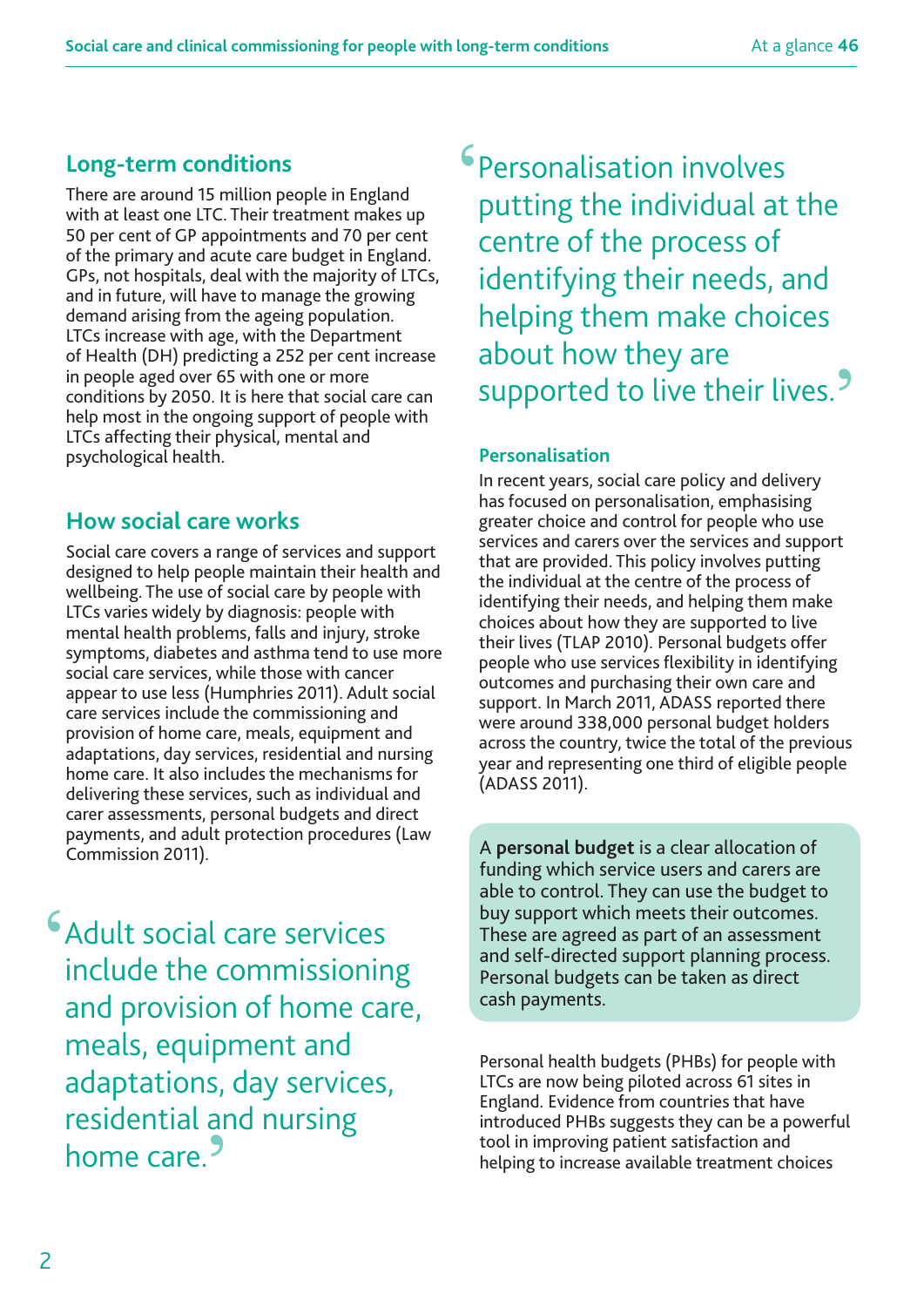(Alakeson 2007). In future, it may be possible to combine personal care budgets with PHBs. Importantly, personalisation has the potential to achieve greater efficiency, while giving people who use services greater control (Carr 2010).

### **Example: Older people and dementia**

Personalisation for people with dementia means getting to know the person, finding ways of connecting with them and identifying what behaviours and reactions might mean, as well as assessing risks. Social care support can include assessment (of abilities, family and neighbourhood networks, care needs, and risks), care planning, review and ongoing support services, access to occupational therapy services and assessment and support for carer needs. Service provision can include home care (personal care, meals, laundry, shopping), day services, respite care (at home or in a care home), extra care housing and residential/nursing home care where necessary. Social care also has a safeguarding role, given the increased vulnerability of people with dementia.

With appropriate support, people with dementia and their relatives can use personal budgets to plan their own support package, including wider opportunities for carers. Crucially, assessment and support of carers, for example access to short breaks, can make the difference between keeping someone at home and carers breaking down. This holistic approach is valued by people with dementia and their families and can help avoid unnecessary hospital admissions and/or inappropriate placement within care homes (see SCIE's Dementia Gateway: **www.scie.org.uk/publications/dementia).**

**'**Seventy eight per cent of local authorities (LAs) will fund care only for those assessed as having 'critical' and 'substantial' needs.**'**

#### **Social care funding**

Social care is funded very differently from the NHS, although both are currently under real pressure. While the NHS is a national service, largely free at the point of use, personal social services are the responsibility of local councils and subject to both assessment of need and means-testing of the person's capacity to pay. Seventy eight per cent of local authorities (LAs) will fund care only for those assessed as having 'critical' and 'substantial' needs. This means that LA-funded social care services are largely delivered to people with the highest needs and the lowest financial means, many of whom are already ill and/or disabled (Humphries 2011).

#### **Social care service users**

#### In 2009-10:

- approximately 1.7 million adults received one or more social care services following a local authority assessment of needs (this is a decrease of five per cent on 2008-09)
- of these, 1.46 million received community-based services whilst living in their own homes.

A substantial number of these would also have received informal care from a relative or friend. In 2009/10 it was estimated that there were around five million informal carers, with 1.1 million providing more than 50 hours of care per week. 387,000 carers received services after a LA carer's assessment. (NHS Information Centre 2011: 4-6)

Local government spending cuts have led some councils to raise eligibility criteria, restricting access to LA-funded social care services. This means more people will have to fund their own care and/or rely on support from family and friends, potentially resulting in increased pressure on primary and secondary health services. It is here that joint working with social care services by clinical commissioners could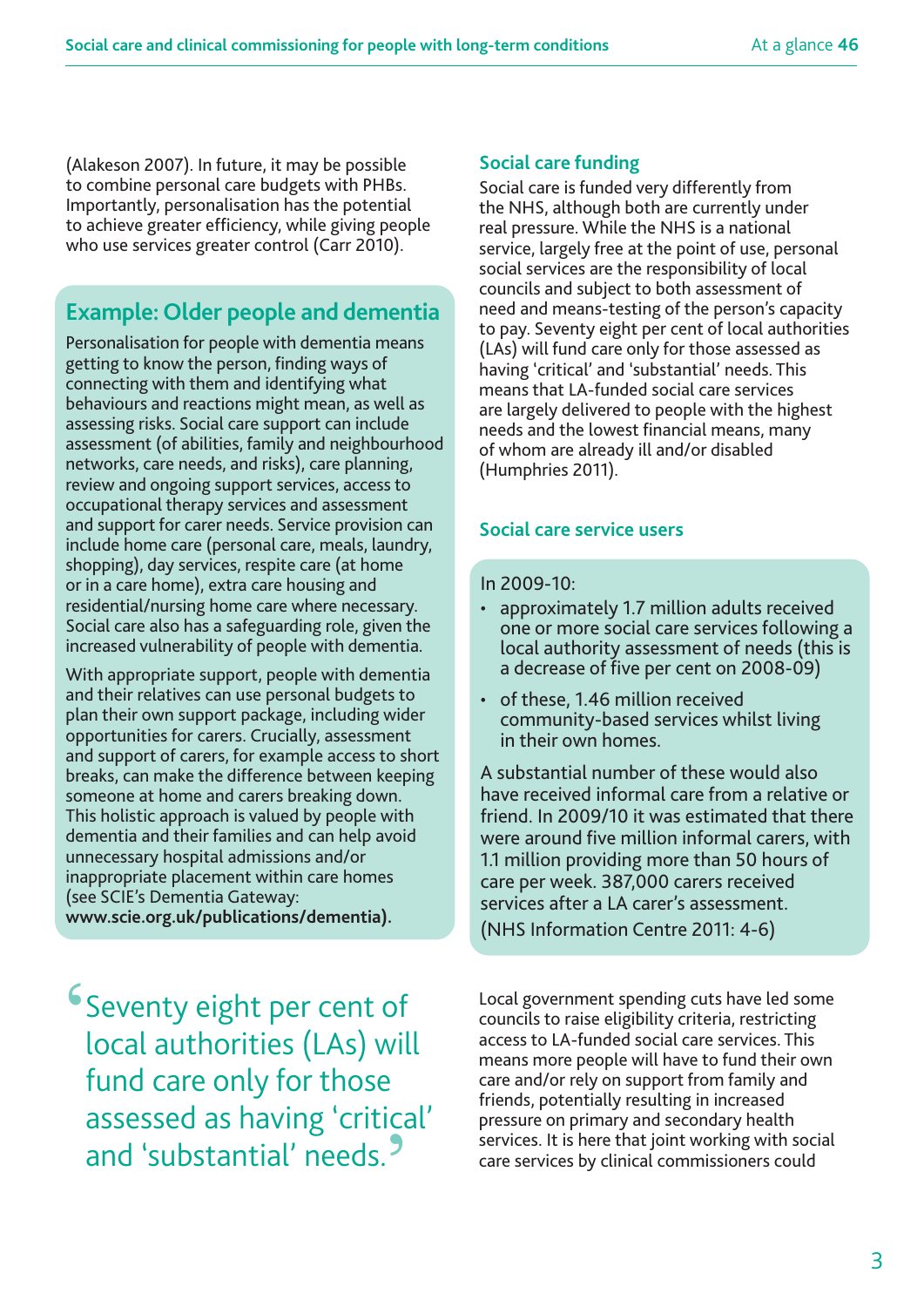pay dividends, by preventing unnecessary hospital admissions and increasing services to patients in their own homes.

## **Working with social care**

People with LTCs and their carers require services that are straightforward and accessible. A key concern of GPs and social care professionals has been the inaccessibility of each other's services and expertise. From the social care perspective, this can result in inappropriate referrals from GPs, while GPs are not clear about the services and skills that social care can offer (Kharicha et al. 2005). More integrated health and social care support offers a way forward by building relationships, resolving misunderstandings, simplifying care pathways and minimising organisational barriers between different agencies.

GPs report concerns about the disappearance of previous multidisciplinary team arrangements, whereby social care practitioners have been removed from primary care (along with district nurses, palliative care nurses and community psychiatric nurses). Clinical commissioners have the opportunity to reinstate these much missed links, as well as potentially save money (McKeown 2011).

# **'**Most councils already have systems in place for joint working with health.**'**

Most councils already have systems in place for joint working with health. Good local relationships are key to determining successful partnership arrangements. More integrated working brings the chance to reduce bureaucracy and overlaps, to ensure patients and their families get the care that will improve their health outcomes as well as deliver efficiency savings. Clinical commissioners will need to work with councils to understand and, if appropriate, protect existing joint arrangements, as well as building new ones. Councils are the lead commissioners

now for learning disability funding, while many PCTs are the lead for integrated mental health services, with pooled budgets amounting to £1.4 billion annually (Audit Commission 2009; Turning Point 2010).

### **Examples: Integrated working**

A **GP practice in Norfolk** holds weekly multidisciplinary meetings with allocated social work and community staff, to plan the care and support of adults and older people with complex health care needs. The team has redesigned care management arrangements and provides a prevention and monitoring service, as well as support to patients with urgent, long-term and high care needs. This approach has been shown to reduce admissions to hospital, with no increase in the use of residential or nursing homes. It also highlights the importance of social care input into case management. Thirty three other GP practices are now adopting similar arrangements and a commissioning specification is being developed to support this way of integrated working (Tucker 2010).

**Torbay Care Trust** established five integrated health and social care teams that are organised in localities aligned with general practices. The teams target their efforts at the very highest-risk individuals who require intensive support from community matrons and integrated teams (Imison et al. 2011: 7).

## **What next for clinical commissioners?**

Developing new relationships to improve the health and wellbeing of patients as well as achieve efficiencies will be one of key tasks of commissioning groups. There are many ways in which groups can work with social care to achieve this. Local authorities' experience of commissioning social care may hold lessons that will ease the transition to becoming clinical commissioners and to developing strategies to meet the health needs of the practice population as well as the individual patient.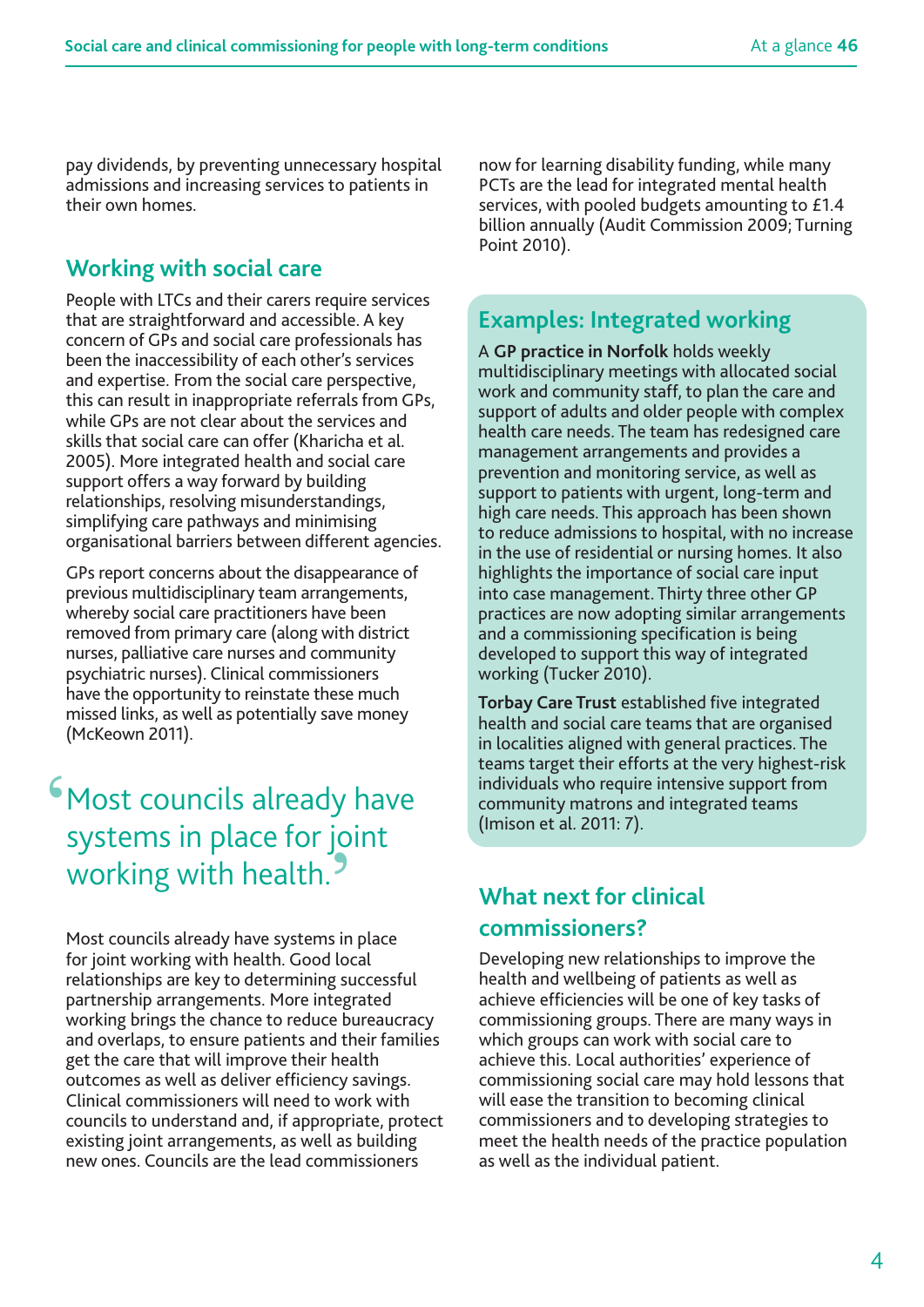These are some key questions to consider asking locally:

| Relationship building               | • Who are the key people in local authorities and local social care teams<br>that we need to engage?<br>Is there a good awareness of local services, including those of the third<br>$\bullet$<br>sector, and information and advice?<br>Are you engaged with arrangements to develop your local Health and<br>Wellbeing Board? How will you contribute to, and benefit from, its work?                                                                                                                                                                                                                                                                                                                  |
|-------------------------------------|----------------------------------------------------------------------------------------------------------------------------------------------------------------------------------------------------------------------------------------------------------------------------------------------------------------------------------------------------------------------------------------------------------------------------------------------------------------------------------------------------------------------------------------------------------------------------------------------------------------------------------------------------------------------------------------------------------|
| Planning and<br>coordinating care   | What opportunities do the changes present to better co-ordinate the health<br>and social care of people with LTC and particular groups such as frail older<br>people and people with dementia? Examples might include:<br>multi-professional teams<br>link social care professionals in primary care<br>$\bullet$<br>closer working with public health medicine<br>$\bullet$<br>personalised care planning for high risk patients to reduce admissions<br>to hospital<br>redesigning care pathways so they include social care as well as primary<br>$\bullet$<br>and hospital care<br>shared assessment and information sharing (Imison et al, 2011).<br>$\bullet$                                      |
| <b>Funding and</b><br>commissioning | How can the joint strategic needs assessment and local health and<br>$\bullet$<br>wellbeing strategy help shape clinical commissioning plans?<br>What kinds of service investments achieve the best outcomes and<br>$\bullet$<br>reduce demand for health and care? Examples might include falls<br>prevention schemes, reablement and telecare, information and advice,<br>carers support.<br>• What pre-existing joint working arrangements exist locally e.g. pooled<br>budgets for particular services or groups? Do these need to be reviewed<br>or extended to reflect new priorities? How can continuity of service for<br>patients and their families be protected during organisational change? |

### **Further reading**

SCIE Social care TV films: 'What is social work?' **www.scie.org.uk/socialcaretv**

SCIE resources on personalisation and dementia.

SCIE Research briefing 33: *The contribution of social care to reducing health inequalities*. **www.scie.org.uk** 

King's Fund: *Transforming our health care system: ten priorities for commissioning*.

King's Fund: *Improving the quality of care in general practice: Report of an independent inquiry*.

King's Fund: *Routes for social and health care.* **www.kingsfund.org.uk**